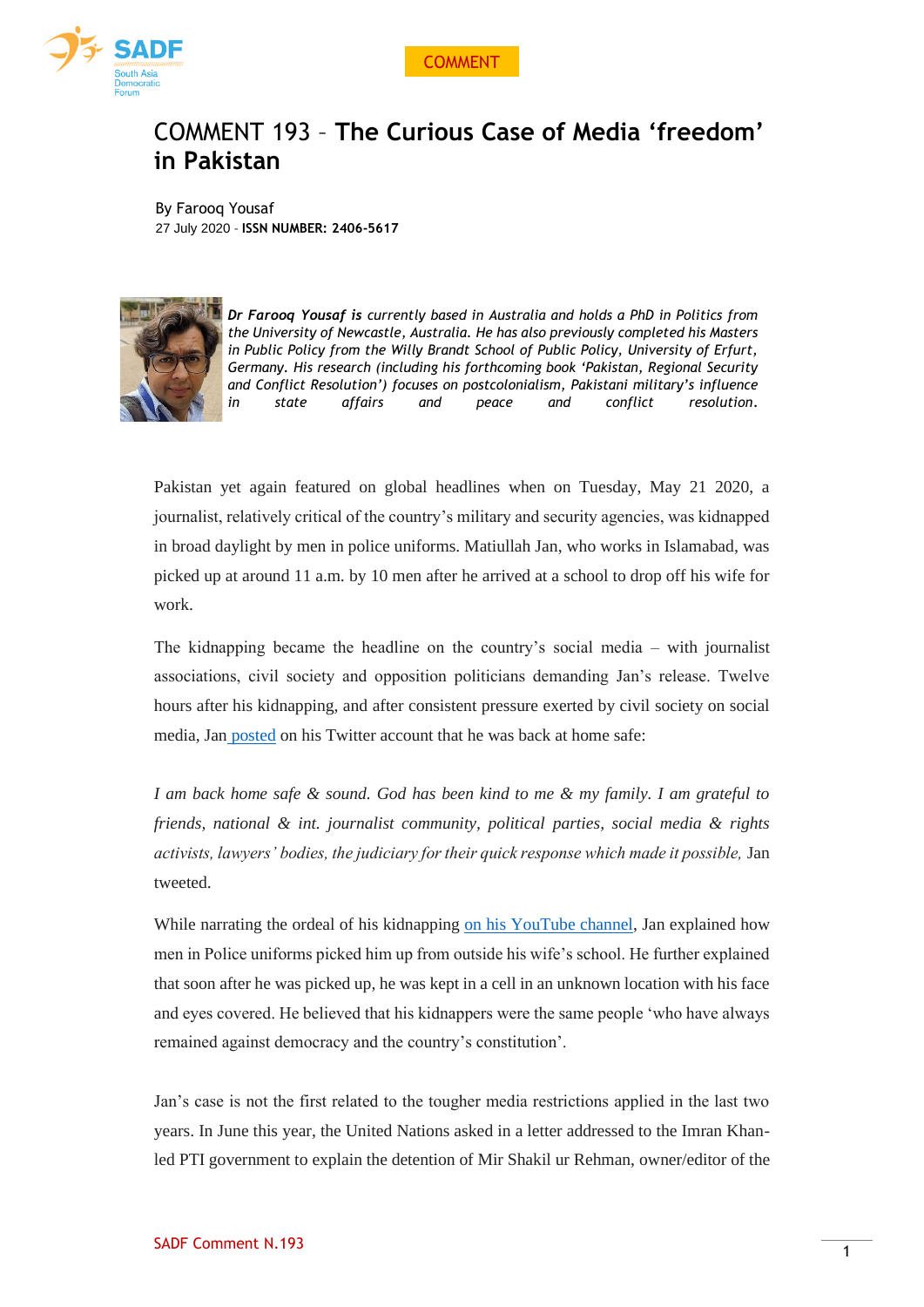

Jang/Geo newsgroup. UN's special rapporteur on the promotion and protection of the right to freedom of opinion, David Kaye, asked in the letter for the [government](https://protect-au.mimecast.com/s/KUTNCZY1gJTP16vqcKoYau?domain=dawn.com) to provide detailed information regarding the legal grounds for the arrest and detention of Mir Shakilur-Rehman – including why the charges against him were pressed 34 years after the alleged offence.

In the last two years, the electronic media in Pakistan has endured one of its worst phases in history – with news channels firing dozens of [employees,](https://www.trtworld.com/magazine/why-are-so-many-pakistani-journalists-losing-their-jobs-22094) while other channels critical of the government saw their licenses [revoked.](https://protect-au.mimecast.com/s/WWr5C2xMX5UKLYr2h9-M9A?domain=dawn.com) Ahmed Khan Malik, Secretary of the Karachi Union of Journalists (KUJ), revealed last year that between 2018 and 2019, nearly five thousand journalists and media workers were rendered redundant. This downsizing was partly due to the ailing economy and partly due to the PTI government not being considered as beneficial for the (media) business.

A financial crunch is not the only barrier currently faced by the country's media. The government has also been accused of imposing curbs on the freedom of expression – with journalists such as Matiullah Jan facing censorship in different forms.

In April last year, Najam Sethi, a renowned journalist and editor/founder of the Friday Times weekly as well as a staunch critic of the current government, was issued a notice by the Pakistan Electronic Media Regulatory Authority (PEMRA) for airing 'false' news regarding the marital life of Prime Minister Imran Khan. Soon after, cable operators across the country were forced to block the channel 24 News, where Sethi conducted his show, from most territories in the country.

Similarly, since Imran Khan 'election' as the country's Prime Minister in 2018, various senior journalists critical of the government and the military have been asked to either fall in line with the 'pro-government' narrative or risk losing their employments.

Talat Hussain, another renowned journalist hosting a primetime news show on Geo News, was forced to quit after remaining critical of the military as well as of PM Imran Khan and his government. Hussain declared to The [Guardian](https://protect-au.mimecast.com/s/8wWgC3QN35h7jk3guvmONM?domain=theguardian.com) that his show was shut down because the military was unhappy with his analyses.

"My programmes were being repeatedly censored. I was told that any suggestion that the 2018 elections were rigged or that the army was part of the running of the government by Imran Khan was unacceptable…. I was told by Geo News administration that they could not air my analysis because the army, represented by ISPR [the media wing of the Pakistan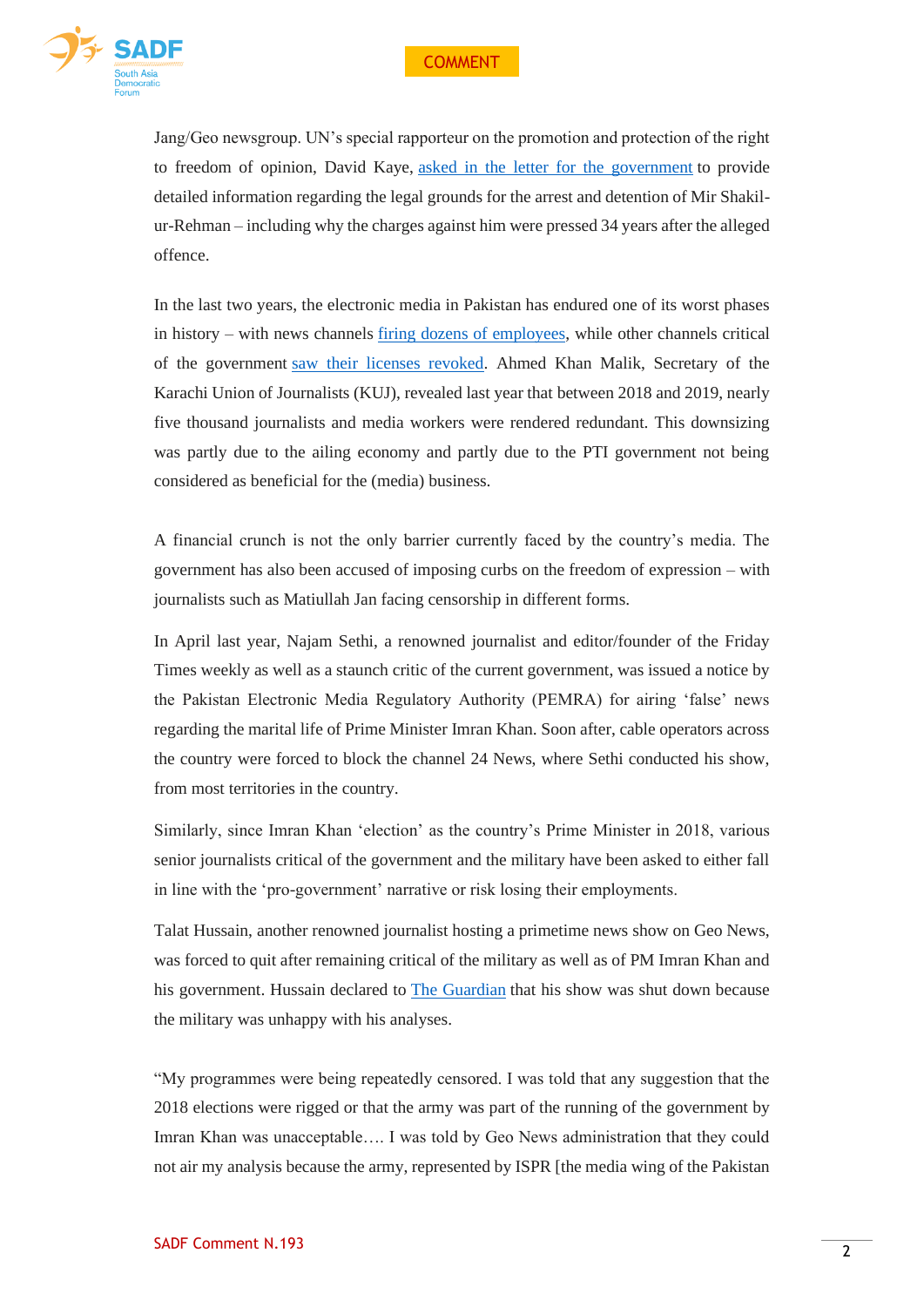

armed forces], was very unhappy and they would shut down channel transmission if I continued to speak like I did", revealed Hussain.

Even though Pakistan has witnessed three democratic transitions since General Musharraf's ouster in 2008, the country's democratic progress has stagnated. Experts both within and outside the country believe that much of the democratic progress achieved in the previous two governments of the PPP (Pakistan Peoples Party) and the PML-N (Pakistan Muslim League – Nawaz) might well be entirely dismantled if Khan completes his five years in power. This is because Khan is seen to be 'on the same page' with the military, which means that there remains little room for establishing 'civilian supremacy' in the country.

However, Pakistan's post-colonial 'hybrid' democratic orientation – with a strongly placed military – is such that placing the blame solely on Khan and his party for allowing the military to consolidate its power would paint an incomplete picture. Political parties in the past, especially in recent past, have often 'accommodated' the military. In a story infamously known as the 'Dawn [Leaks',](https://protect-au.mimecast.com/s/ptv8C4QO27hYZVP2hjz4Nh?domain=hindustantimes.com) during Nawaz Sharif's PML-N government, the military 'forced' the PM to fire his close aide after the government was accused of leaking civil-military meeting minutes to the media. Similarly, the PPP government under President Zardari [extended](https://protect-au.mimecast.com/s/t6odC5QPM5hgyJ8PclcNs2?domain=dawn.com) the tenure of General Ashfaq Pervez Kiyani, as it was supposed to 'strengthen the government and the parliament'.

However, in their respective tenures both the PPP and PML- $N -$  even with such overtures towards the military – did manage to avoid surrendering total civilian control. However, as the current PTI government fails to prove its competence, it seems that the military has assumed 'near control' of virtually all important political (read Foreign Policy) and economic (read CPEC) matters in the country.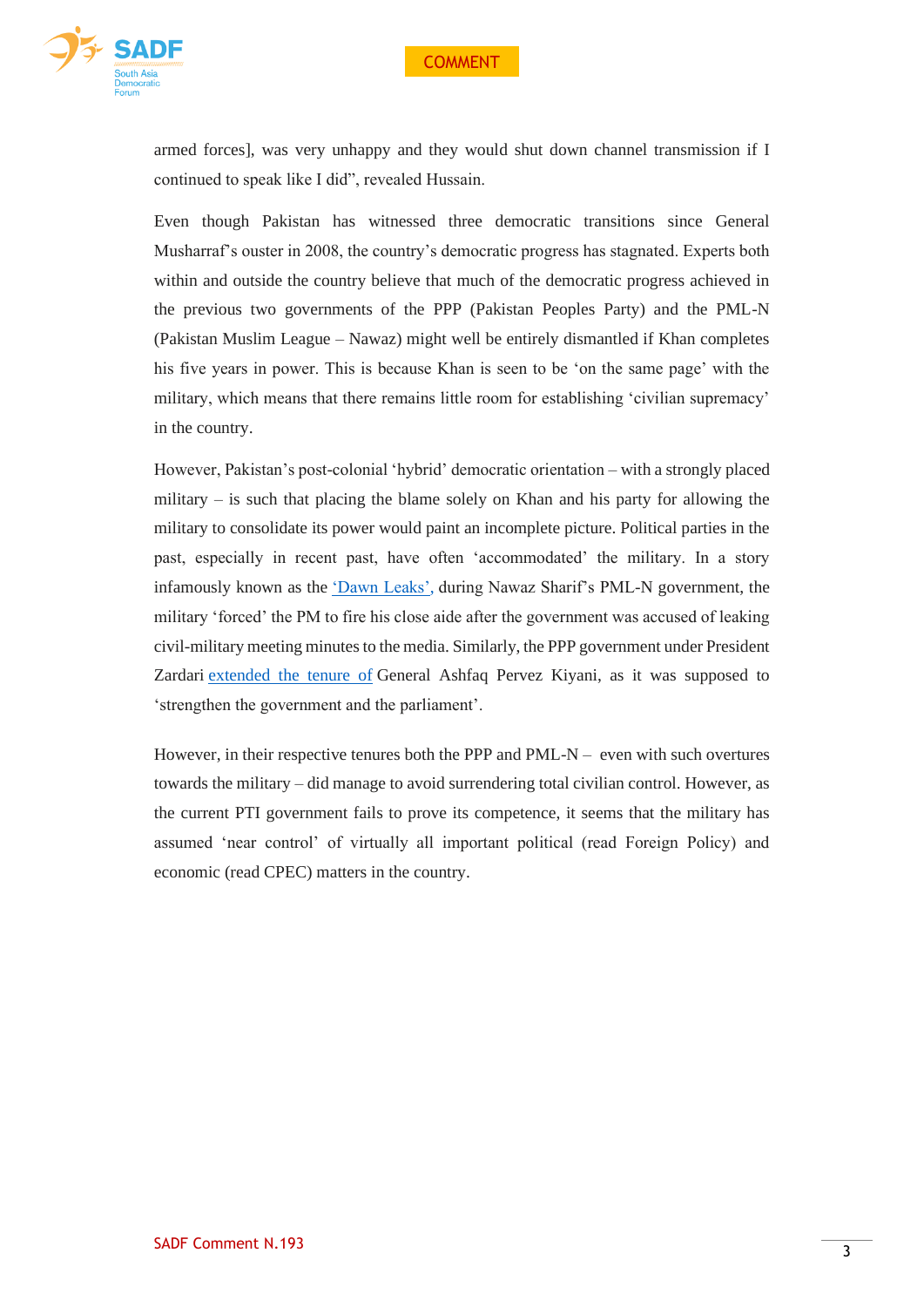



## **References:**

Ahmad, I. Dawn Leaks reflects larger problem of Pakistan Army undermining politicians. (2017, May 2). Hindustan times. [https://m.hindustantimes.com/world-news/dawn](https://m.hindustantimes.com/world-news/dawn-leaks-reflects-larger-problem-of-pakistan-army-undermining-politicians/story-mJRb2oK4yvKYOnD0ec8LLN.html)[leaks-reflects-larger-problem-of-pakistan-army-undermining-politicians/story](https://m.hindustantimes.com/world-news/dawn-leaks-reflects-larger-problem-of-pakistan-army-undermining-politicians/story-mJRb2oK4yvKYOnD0ec8LLN.html)[mJRb2oK4yvKYOnD0ec8LLN.html](https://m.hindustantimes.com/world-news/dawn-leaks-reflects-larger-problem-of-pakistan-army-undermining-politicians/story-mJRb2oK4yvKYOnD0ec8LLN.html)

Ellis-Petersen, H & Shah, M.B. Extreme fear and self-censorship': media freedom under threat in Pakistan. (2019, November 5). The Guardian. [https://www.theguardian.com/world/2019/nov/05/extreme-fear-and-self-censorship](https://www.theguardian.com/world/2019/nov/05/extreme-fear-and-self-censorship-media-in-pakistan-under-attack)[media-in-pakistan-under-attack](https://www.theguardian.com/world/2019/nov/05/extreme-fear-and-self-censorship-media-in-pakistan-under-attack)

Hasan, S. (2018, November 30). Why are so many Pakistani journalists losing their jobs? TRTWorld. Retrieved from https://www.trtworld.com/magazine/why-are-so-manypakistani-journalists-losing-their-jobs-22094

Hussain, J & Khan, S. Pemra suspends TV channel 24NewsHD's licence. (2020, July 5). Dawn.<https://www.dawn.com/news/1566940>

Kayani's extension strengthened PPP's govt and parliament: Asif Ali Zardari. (2016, November 21). Dawn. <https://www.dawn.com/news/1297733>

M.J [@Matiullahjan919] (2020, July 22). Tweet [Twitter profile]. <https://mobile.twitter.com/Matiullahjan919/status/1285786357646925825YouTube>

Jan, M. (2020, July 23). My kidnapping & What happened? [Video file]. YouTube. <https://youtu.be/wyUnBS5rRws>

UN body asks govt to clarify reported persecution of media. (2020, June 17). Dawn. https://www.dawn.com/news/1564049